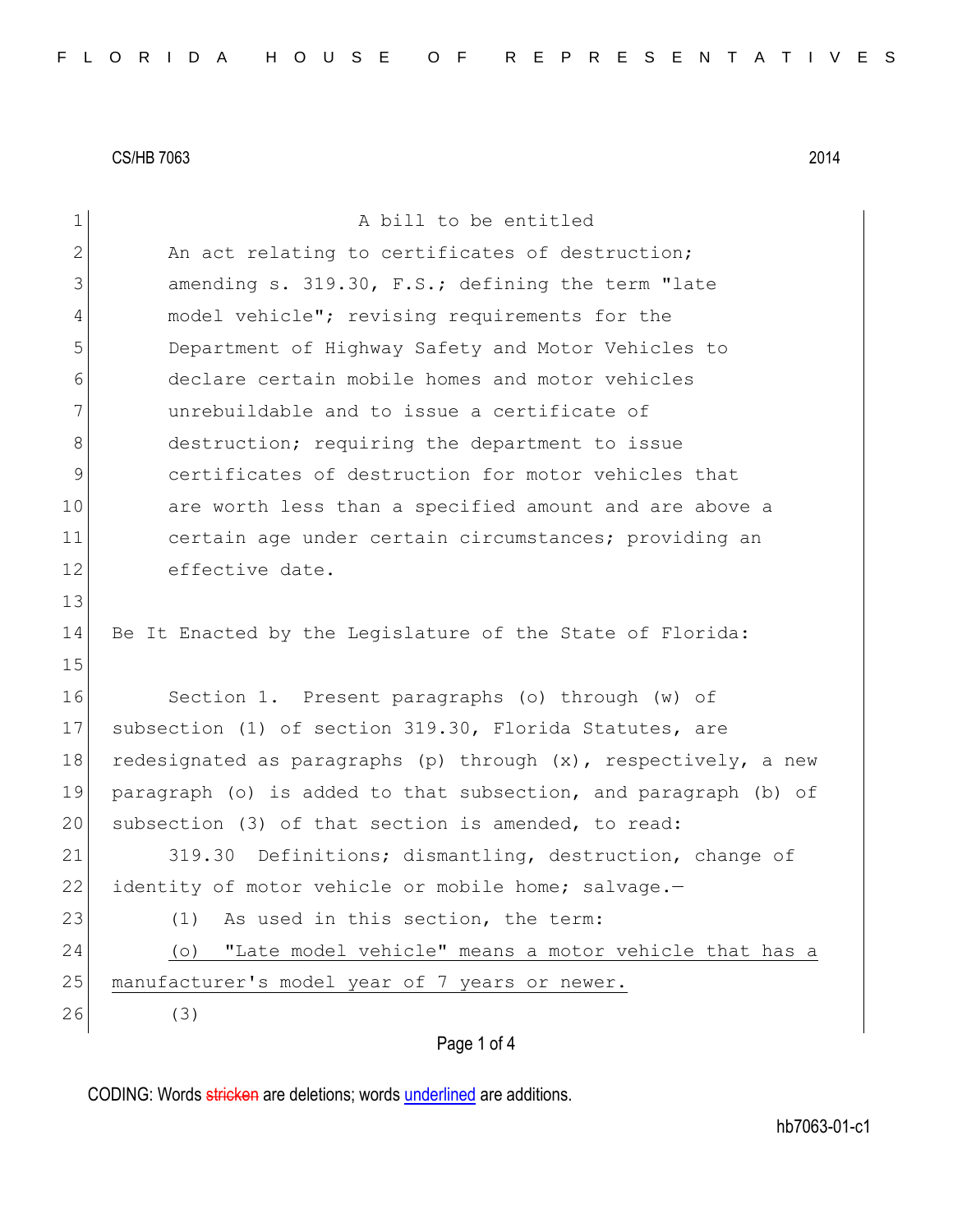Page 2 of 4 27 (b) The owner, including persons who are self-insured, of 28 a  $\frac{any}{x}$  motor vehicle or mobile home that which is considered to 29 be salvage shall, within 72 hours after the motor vehicle or 30 mobile home becomes salvage, forward the title to the motor 31 vehicle or mobile home to the department for processing.  $32$  However, an insurance company that which pays money as 33 compensation for the total loss of a motor vehicle or mobile 34 home shall obtain the certificate of title for the motor vehicle 35 or mobile home, make the required notification to the National 36 Motor Vehicle Title Information System, and, within 72 hours 37 after receiving such certificate of title, shall forward such 38 title to the department for processing. The owner or insurance 39 company, as applicable  $\frac{1}{2}$  the case may be, may not dispose of a 40 vehicle or mobile home that is a total loss before it obtains 41 has obtained a salvage certificate of title or certificate of 42 destruction from the department. When applying for a salvage 43 certificate of title or certificate of destruction, the owner or 44 insurance company must provide the department with an estimate 45 of the costs of repairing the physical and mechanical damage 46 suffered by the vehicle for which a salvage certificate of title 47 or certificate of destruction is sought. If the estimated costs 48 of repairing the physical and mechanical damage to the mobile 49 home vehicle are equal to 80 percent or more of the current 50 retail cost of the mobile home vehicle, as established in any 51 official used car or used mobile home guide, the department 52 shall declare the mobile home vehicle unrebuildable and print a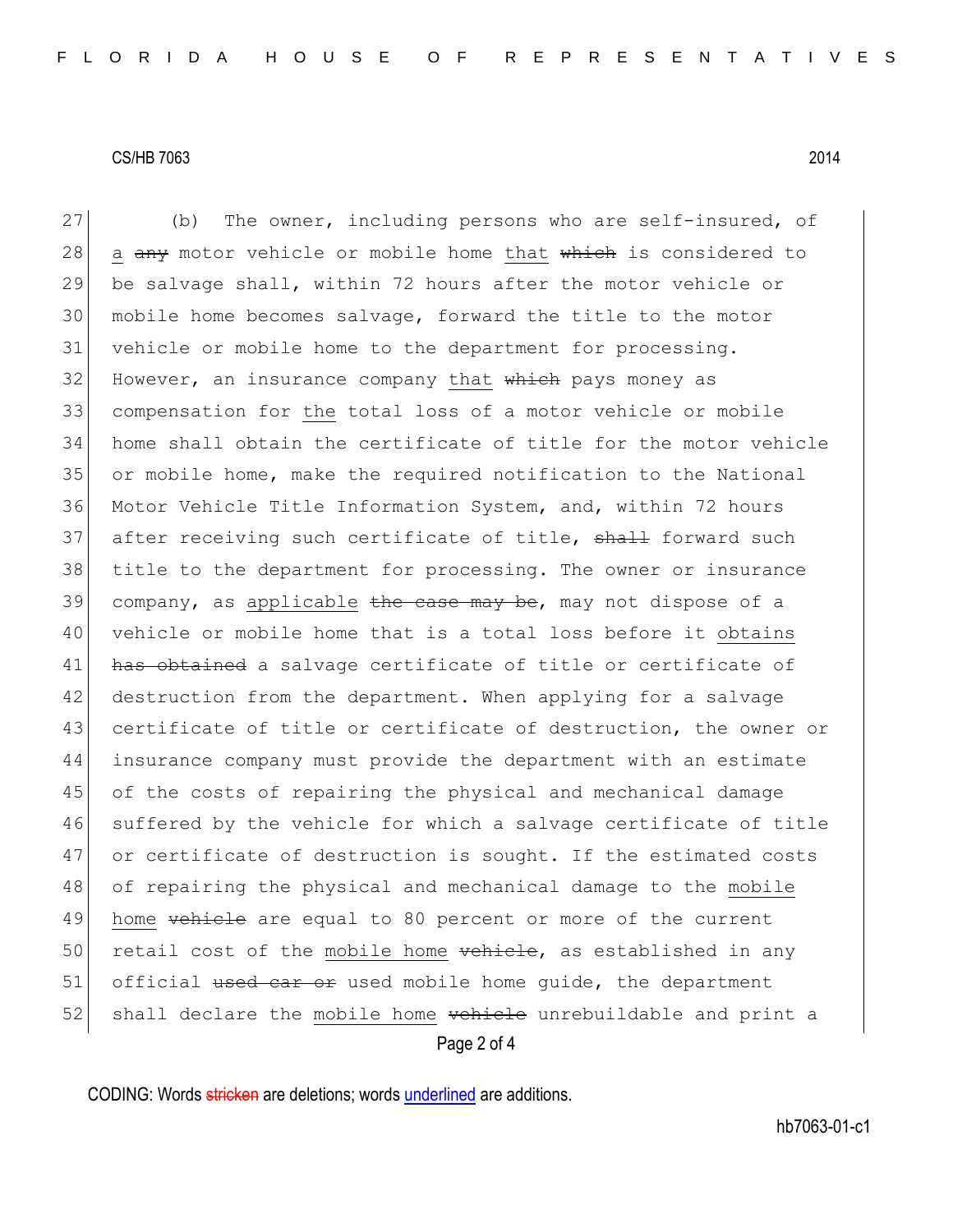Page 3 of 4 53 certificate of destruction, which authorizes the dismantling or 54 destruction of the motor vehicle or mobile home described 55 therein. For a late model vehicle with a current retail cost of 56 at least \$7,500 just prior to sustaining the damage that 57 resulted in the total loss, as established in any official used 58 car guide, if the owner or insurance company determines that the 59 estimated costs of repairing the physical and mechanical damage 60 to the vehicle are equal to 90 percent or more of the current 61 retail cost of the vehicle, as established in any official used 62 motor vehicle quide, the department shall declare the vehicle 63 unrebuildable and print a certificate of destruction, which 64 authorizes the dismantling or destruction of the motor vehicle. 65 However, if the damaged motor vehicle is equipped with custom-66 lowered floors for wheelchair access or a wheelchair lift, the  $67$  insurance company may, upon determining that the vehicle is 68 repairable to a condition that is safe for operation on public 69 roads, submit the certificate of title to the department for 70 reissuance as a salvage rebuildable title and the addition of a 71 title brand of "insurance-declared total loss." The certificate 72 of destruction shall be reassignable a maximum of two times 73 before dismantling or destruction of the vehicle is shall be 74 required, and shall accompany the motor vehicle or mobile home 75 for which it is issued, when such motor vehicle or mobile home 76 is sold for such purposes, in lieu of a certificate of title. $\tau$ 77 and, thereafter, The department may not issue a shall refuse 78 issuance of any certificate of title for that vehicle. Nothing